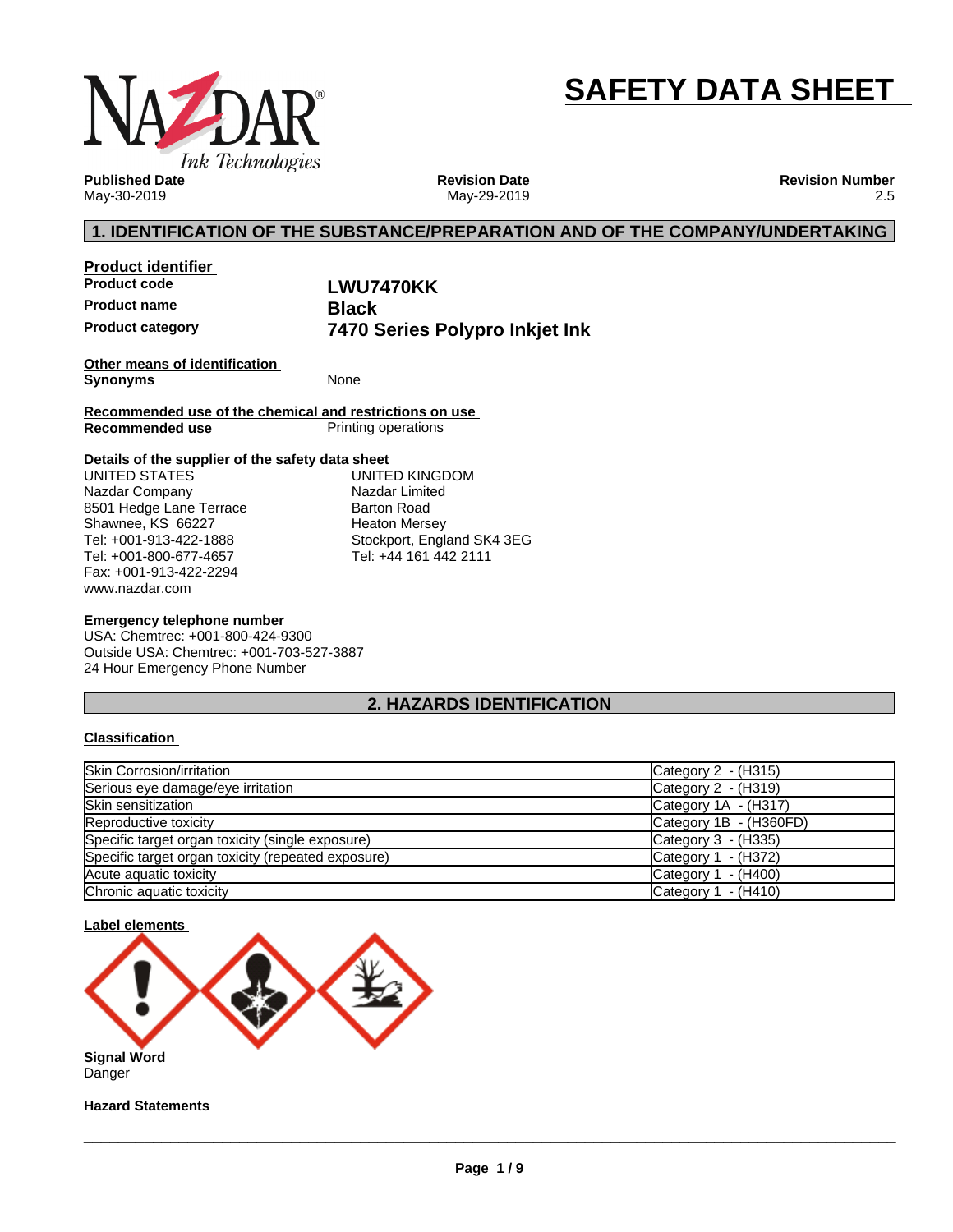H315 - Causes skin irritation

H317 - May cause an allergic skin reaction

H319 - Causes serious eye irritation

H335 - May cause respiratory irritation

H360FD - May damage fertility. May damage the unborn child

H372 - Causes damage to organs through prolonged or repeated exposure

H410 - Very toxic to aquatic life with long lasting effects

#### **Precautionary Statements**

P264 - Wash face, hands and any exposed skin thoroughly after handling

P305 + P351 + P338 - IF IN EYES: Rinse cautiously with water forseveral minutes. Remove contact lenses, if present and easy to do. Continue rinsing

 $\_$  ,  $\_$  ,  $\_$  ,  $\_$  ,  $\_$  ,  $\_$  ,  $\_$  ,  $\_$  ,  $\_$  ,  $\_$  ,  $\_$  ,  $\_$  ,  $\_$  ,  $\_$  ,  $\_$  ,  $\_$  ,  $\_$  ,  $\_$  ,  $\_$  ,  $\_$  ,  $\_$  ,  $\_$  ,  $\_$  ,  $\_$  ,  $\_$  ,  $\_$  ,  $\_$  ,  $\_$  ,  $\_$  ,  $\_$  ,  $\_$  ,  $\_$  ,  $\_$  ,  $\_$  ,  $\_$  ,  $\_$  ,  $\_$  ,

P337 + P313 - If eye irritation persists: Get medical advice/attention

P261 - Avoid breathing dust/fume/gas/mist/vapors/spray

P333 + P313 - If skin irritation or rash occurs: Get medical advice/attention

P202 - Do not handle until all safety precautions have been read and understood

P280 - Wear protective gloves/protective clothing/eye protection/face protection

P308 + P313 - IF exposed or concerned: Get medical advice/attention

P403 + P233 - Store in a well-ventilated place. Keep container tightly closed

P270 - Do not eat, drink or smoke when using this product

P314 - Get medical advice/attention if you feel unwell

P273 - Avoid release to the environment

#### **Hazards not otherwise classified (HNOC)**

No information available.

# **3. COMPOSITION/INFORMATION ON INGREDIENTS**

#### **Mixture**

| Component                       | <b>CAS-No</b> | Weight %  | Trade         | <b>Note</b> |
|---------------------------------|---------------|-----------|---------------|-------------|
|                                 |               |           | <b>Secret</b> |             |
| Acrylated Monomer               | Trade Secret  | $30 - 60$ |               |             |
| <b>Vinyl Functional Monomer</b> | Trade Secret  | $10 - 30$ |               |             |
| <b>Acrylated Monomer</b>        | Trade Secret  | $10 - 30$ |               |             |
| Photoinitiator                  | Trade Secret  | $5 - 10$  |               |             |
| Glycol Ether Acrylate           | Trade Secret  | $5 - 10$  | ÷             |             |
| <b>Acrylated Monomer</b>        | Trade Secret  | $5 - 10$  |               |             |
| Photoinitiator                  | Trade Secret  | $-5$      |               |             |
| Carbon black                    | 1333-86-4     | - 5       | ÷             |             |

\*The exact percentage (concentration) of composition has been withheld as a trade secret.

# **4. FIRST AID MEASURES**

#### **Description of first aid measures**

| <b>General Advice</b><br><b>Eye Contact</b> | Show this safety data sheet to the doctor in attendance.<br>Immediately flush with plenty of water. After initial flushing, remove any contact lenses and<br>continue flushing for at least 15 minutes. Get medical attention if irritation develops and<br>persists. |
|---------------------------------------------|-----------------------------------------------------------------------------------------------------------------------------------------------------------------------------------------------------------------------------------------------------------------------|
| <b>Skin Contact</b>                         | Wash off immediately with soap and plenty of water for at least 15 minutes. Remove<br>contaminated clothing. If irritation (redness, rash, blistering) develops, get medical attention.                                                                               |
| <b>Inhalation</b>                           | Remove person to fresh air and keep comfortable for breathing. If breathing is irregular or<br>stopped, administer artificial respiration. Get medical attention immediately.                                                                                         |
| Ingestion                                   | Do NOT induce vomiting. Never give anything by mouth to an unconscious person. Call a<br>physician or poison control center immediately.                                                                                                                              |

#### **Most important symptoms and effects, both acute and delayed**

None under normal use conditions.

#### **Indication of any immediate medical attention and special treatment needed**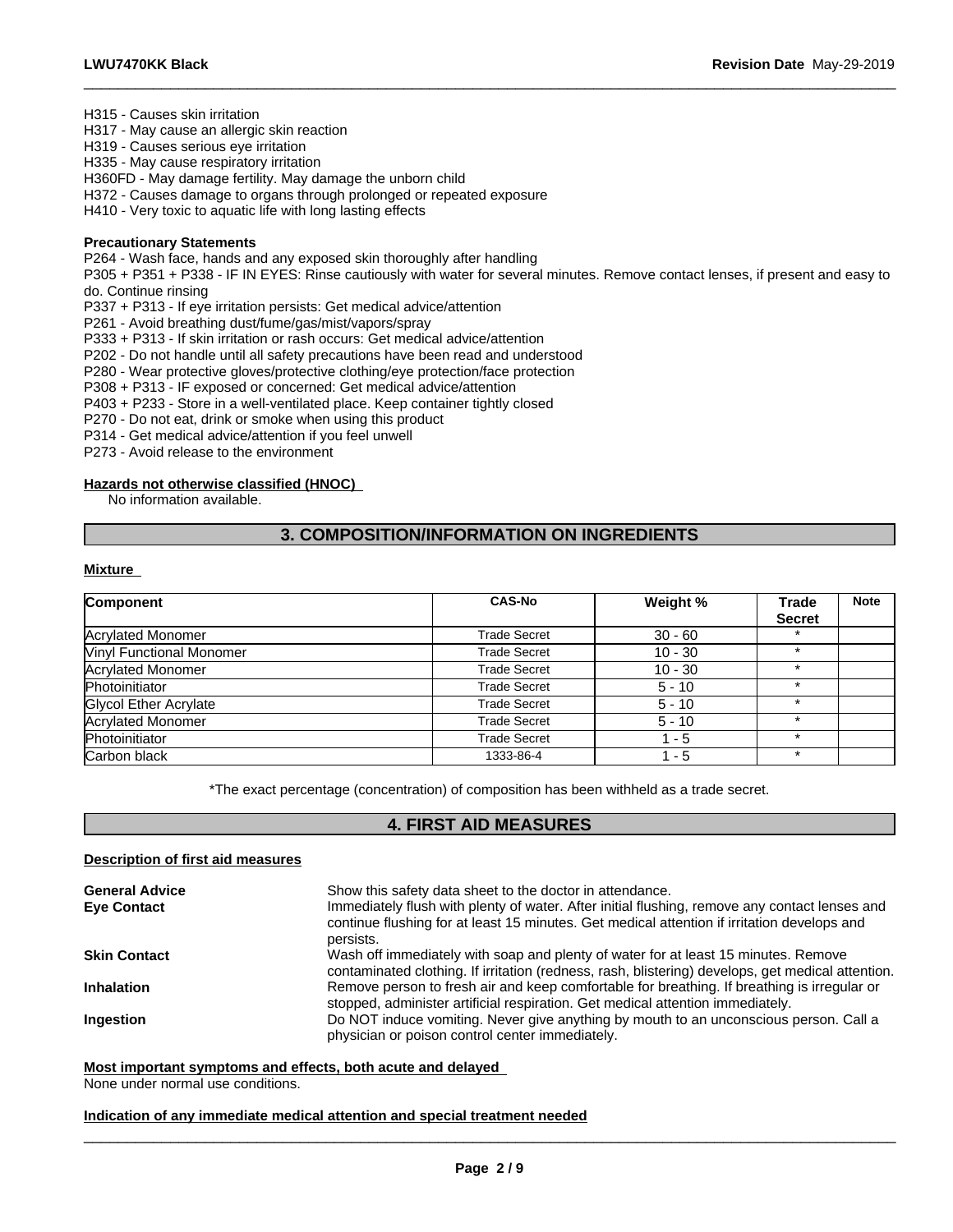**Notes to Physician** Treat symptomatically.

# **5. FIRE-FIGHTING MEASURES**

 $\_$  ,  $\_$  ,  $\_$  ,  $\_$  ,  $\_$  ,  $\_$  ,  $\_$  ,  $\_$  ,  $\_$  ,  $\_$  ,  $\_$  ,  $\_$  ,  $\_$  ,  $\_$  ,  $\_$  ,  $\_$  ,  $\_$  ,  $\_$  ,  $\_$  ,  $\_$  ,  $\_$  ,  $\_$  ,  $\_$  ,  $\_$  ,  $\_$  ,  $\_$  ,  $\_$  ,  $\_$  ,  $\_$  ,  $\_$  ,  $\_$  ,  $\_$  ,  $\_$  ,  $\_$  ,  $\_$  ,  $\_$  ,  $\_$  ,

#### **Suitable Extinguishing Media**

Foam. Carbon dioxide (CO2). Dry chemical. Water spray. Use extinguishing measures that are appropriate to local circumstances and the surrounding environment.

#### **Unsuitable Extinguishing Media**

No information available.

#### **Specific Hazards Arising from the Chemical**

Thermal decomposition can lead to release of irritating gases and vapors. May emit toxic fumes under fire conditions. Hazardous polymerization may take place during a fire due to heat. Closed containers could violently rupture.

#### **Protective Equipment and Precautions for Firefighters**

As in any fire, wear self-contained breathing apparatus pressure-demand, MSHA/NIOSH (approved or equivalent) and full protective gear. Cool containers / tanks with water spray. Sealed containers may rupture when heated.

# **6. ACCIDENTAL RELEASE MEASURES**

#### **Personal precautions, protective equipment and emergency procedures**

**Personal Precautions** Remove all sources of ignition. Ventilate the area. Avoid contact with eyes, skin and clothing. Avoid breathing dust or vapor. Evacuate personnel to safe areas. Keep people away from and upwind of spill/leak.

#### **Environmental precautions**

Prevent product from entering drains. Prevent further leakage or spillage if safe to do so. Keep out of drains, sewers, ditches and waterways. Local authorities should be advised if significant spillages cannot be contained.

#### **Methods and material for containment and cleaning up**

Contain spillage, and then collect with non-combustible absorbent material, (e.g. sand, earth, diatomaceous earth, vermiculite) and place in container for disposal according to local / national regulations (see section 13). Use clean non-sparking tools to collect absorbed material.

#### **7. HANDLING AND STORAGE**

#### **Precautions for safe handling**

Handling **Handling Example 20** Use personal protective equipment as required. Do not eat, drink or smoke when using this product. Ensure adequate ventilation.

#### **Conditions for safe storage, including any incompatibilities**

Storage **Keep at temperatures between 18°-32°C (65°-90°F). Keep containers tightly closed in a dry,** cool and well-ventilated place. Keep container closed when not in use. Keep out of the reach of children. Protect from direct sunlight. Keep away from open flames, hot surfaces and sources of ignition.

**Incompatible Products** Strong acids. Strong bases. Strong oxidizing agents. Reducing agent.

 $\_$  ,  $\_$  ,  $\_$  ,  $\_$  ,  $\_$  ,  $\_$  ,  $\_$  ,  $\_$  ,  $\_$  ,  $\_$  ,  $\_$  ,  $\_$  ,  $\_$  ,  $\_$  ,  $\_$  ,  $\_$  ,  $\_$  ,  $\_$  ,  $\_$  ,  $\_$  ,  $\_$  ,  $\_$  ,  $\_$  ,  $\_$  ,  $\_$  ,  $\_$  ,  $\_$  ,  $\_$  ,  $\_$  ,  $\_$  ,  $\_$  ,  $\_$  ,  $\_$  ,  $\_$  ,  $\_$  ,  $\_$  ,  $\_$  ,

# **8. EXPOSURE CONTROLS/PERSONAL PROTECTION**

#### **Control parameters**

#### **Exposure limits**

| Component    | <b>IACGIH TLV</b>                                     |
|--------------|-------------------------------------------------------|
| Carbon black | TWA: 3 mg/m <sup>3</sup> inhalable particulate matter |
| 1333-86-4    |                                                       |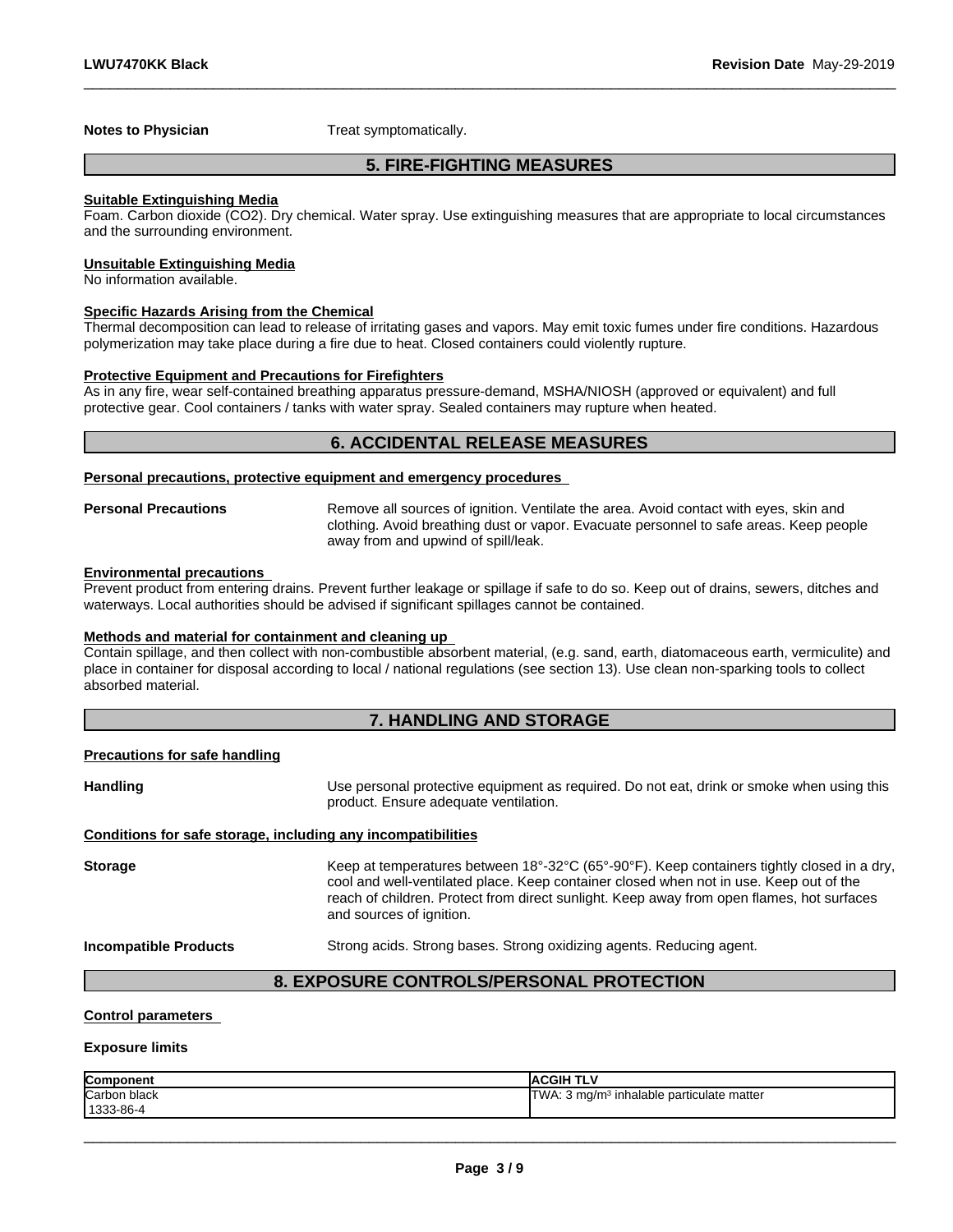| Component                               |                                                                                                                                                                                                               | <b>OSHA PEL</b>                                                                                                                                                                                                                                                                                                                                                                                                                                                                                                                                                                                                                                            |  |
|-----------------------------------------|---------------------------------------------------------------------------------------------------------------------------------------------------------------------------------------------------------------|------------------------------------------------------------------------------------------------------------------------------------------------------------------------------------------------------------------------------------------------------------------------------------------------------------------------------------------------------------------------------------------------------------------------------------------------------------------------------------------------------------------------------------------------------------------------------------------------------------------------------------------------------------|--|
| Carbon black<br>1333-86-4               |                                                                                                                                                                                                               | TWA: 3.5 mg/m <sup>3</sup>                                                                                                                                                                                                                                                                                                                                                                                                                                                                                                                                                                                                                                 |  |
| <b>Component</b>                        |                                                                                                                                                                                                               | <b>OSHA PEL (vacated)</b>                                                                                                                                                                                                                                                                                                                                                                                                                                                                                                                                                                                                                                  |  |
| Carbon black<br>1333-86-4               |                                                                                                                                                                                                               | TWA: 3.5 mg/m <sup>3</sup>                                                                                                                                                                                                                                                                                                                                                                                                                                                                                                                                                                                                                                 |  |
| Component                               |                                                                                                                                                                                                               | <b>Ontario TWAEV</b>                                                                                                                                                                                                                                                                                                                                                                                                                                                                                                                                                                                                                                       |  |
| Carbon black<br>1333-86-4               |                                                                                                                                                                                                               | TWA: 3 mg/m <sup>3</sup> inhalable                                                                                                                                                                                                                                                                                                                                                                                                                                                                                                                                                                                                                         |  |
| Component                               |                                                                                                                                                                                                               | Mexico OEL (TWA)                                                                                                                                                                                                                                                                                                                                                                                                                                                                                                                                                                                                                                           |  |
| Carbon black<br>1333-86-4               |                                                                                                                                                                                                               | TWA/VLE-PPT: 3.5 mg/m <sup>3</sup><br>STEL/PPT-CT: 7 mg/m <sup>3</sup>                                                                                                                                                                                                                                                                                                                                                                                                                                                                                                                                                                                     |  |
| <b>Appropriate engineering controls</b> |                                                                                                                                                                                                               |                                                                                                                                                                                                                                                                                                                                                                                                                                                                                                                                                                                                                                                            |  |
| <b>Engineering Measures</b>             |                                                                                                                                                                                                               | Provide a good standard of general ventilation. Natural ventilation is from doors, windows<br>etc. Controlled ventilation means air is supplied or removed by a powered fan. Users are<br>advised to consider national Occupational Exposure Limits or other equivalent values. In<br>case of insufficient ventilation, wear suitable respiratory equipment.                                                                                                                                                                                                                                                                                               |  |
|                                         | Individual protection measures, such as personal protective equipment                                                                                                                                         |                                                                                                                                                                                                                                                                                                                                                                                                                                                                                                                                                                                                                                                            |  |
| <b>Eye/Face Protection</b>              | Wear safety glasses with side shields (or goggles). If splashes are likely to occur:. Wear<br>suitable face shield. Ensure that eyewash stations and safety showers are close to the<br>workstation location. |                                                                                                                                                                                                                                                                                                                                                                                                                                                                                                                                                                                                                                                            |  |
| <b>Skin Protection</b>                  | Wear impervious protective clothing, including boots, gloves, lab coat, apron or coveralls,<br>as appropriate, to prevent skin contact.                                                                       |                                                                                                                                                                                                                                                                                                                                                                                                                                                                                                                                                                                                                                                            |  |
| <b>Hand Protection</b>                  | Chemical resistant protective gloves.<br>rubber (0.5 mm), polyvinylchloride (0.7 mm) and other<br>determined through testing.<br>dimension, color, flexibility.                                               | Suitable materials also with prolonged, direct contact (Recommended: Protective index 6,<br>corresponding >480 minutes of permeation time): eg. nitrile rubber (0.4 mm), chloroprene<br>Supplementary note: The specifications are based on tests, literature data and information<br>of glove manufacturers. Taking into account the varying conditions, the practical usage of a<br>chemical-protective glove in practice may be much shorter than the permeation time<br>Due to different glove types, the manufacturer's directions for use should be observed.<br>Replace gloves immediately when torn or any change in appearance is noticed such as |  |
| <b>Respiratory Protection</b>           | the material.                                                                                                                                                                                                 | If exposure limits are exceeded or irritation is experienced, NIOSH/MSHA approved<br>respiratory protection should be worn. Respiratory protection must be provided in<br>accordance with current local regulations. Selection of air-purifying or positive-pressure<br>supplied-air will depend on the specific operation and the potential airborne concentration of                                                                                                                                                                                                                                                                                     |  |
|                                         | equipment, work area and clothing is recommended.                                                                                                                                                             | General Hygiene Considerations Handle in accordance with good industrial hygiene and safety practice. Wash hands before<br>eating, drinking or smoking. Wash contaminated clothing before reuse. Avoid contact with<br>eyes, skin and clothing. Wear suitable gloves and eye/face protection. Regular cleaning of                                                                                                                                                                                                                                                                                                                                          |  |
|                                         | 9. PHYSICAL AND CHEMICAL PROPERTIES                                                                                                                                                                           |                                                                                                                                                                                                                                                                                                                                                                                                                                                                                                                                                                                                                                                            |  |

 $\_$  ,  $\_$  ,  $\_$  ,  $\_$  ,  $\_$  ,  $\_$  ,  $\_$  ,  $\_$  ,  $\_$  ,  $\_$  ,  $\_$  ,  $\_$  ,  $\_$  ,  $\_$  ,  $\_$  ,  $\_$  ,  $\_$  ,  $\_$  ,  $\_$  ,  $\_$  ,  $\_$  ,  $\_$  ,  $\_$  ,  $\_$  ,  $\_$  ,  $\_$  ,  $\_$  ,  $\_$  ,  $\_$  ,  $\_$  ,  $\_$  ,  $\_$  ,  $\_$  ,  $\_$  ,  $\_$  ,  $\_$  ,  $\_$  ,

# **9. PHYSICAL AND CHEMICAL PROPERTIES**

**Information on basic physical and chemical properties Physical State** Liquid **Appearance** Colored Liquid **Odor Conserved Accrylic Codor Threshold** No information available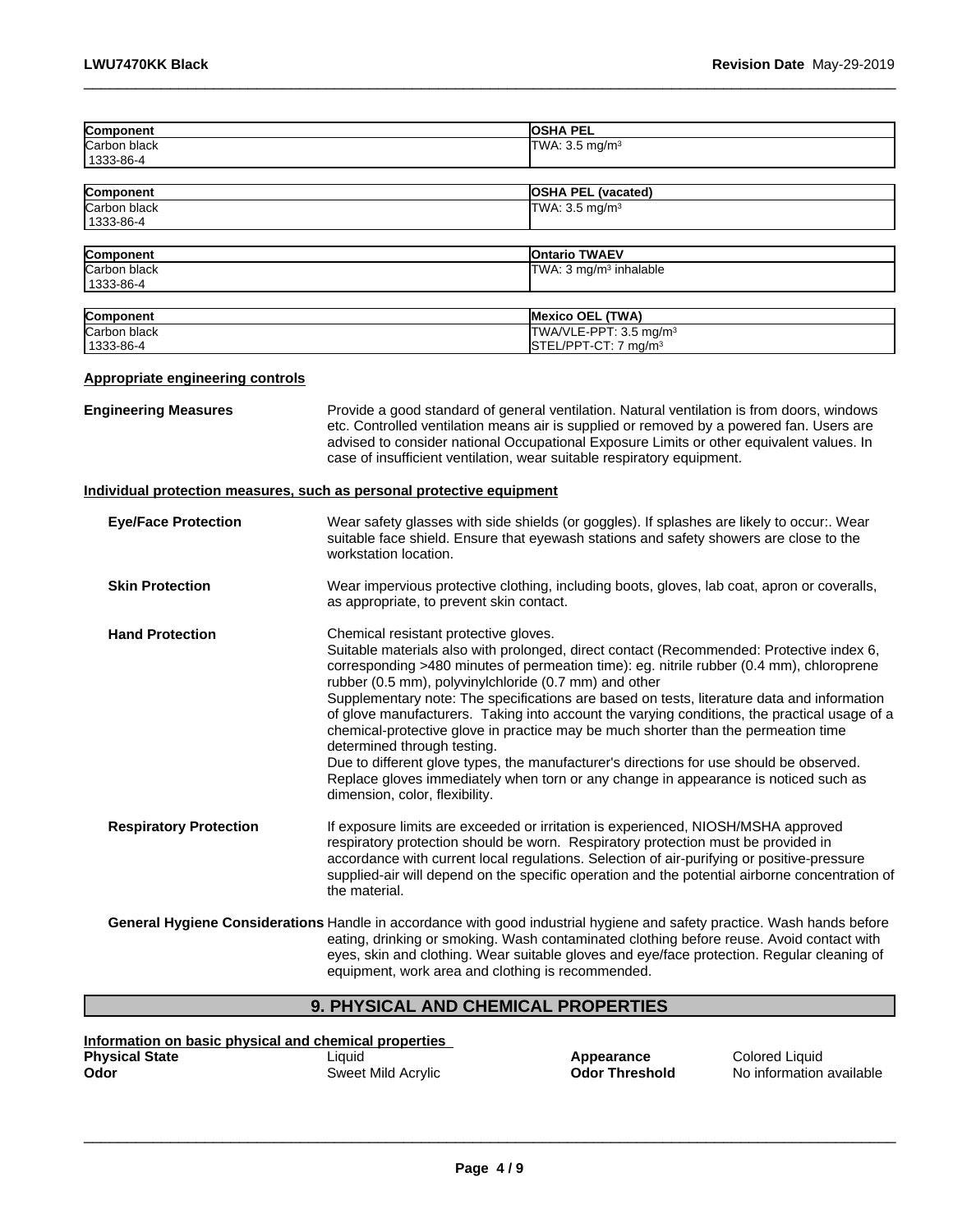| <b>Property</b><br>pН<br><b>Melting Point / Freezing Point</b><br><b>Boiling Point / Boiling Range</b> | <b>Values</b><br>> 149 °C / 300 °F     | Remarks • Method<br>No data available<br>No data available |                         |
|--------------------------------------------------------------------------------------------------------|----------------------------------------|------------------------------------------------------------|-------------------------|
| <b>Flash Point</b>                                                                                     | $> 94$ °C $/ > 201$ °F                 | Pensky Martens Closed Cup (PMCC)                           |                         |
| <b>Evaporation rate</b>                                                                                |                                        | No data available                                          |                         |
| <b>Flammability Limit in Air</b>                                                                       |                                        |                                                            |                         |
| <b>Upper flammability limit</b>                                                                        |                                        | No data available                                          |                         |
| Lower flammability limit                                                                               |                                        | No data available                                          |                         |
| <b>Vapor Pressure</b>                                                                                  |                                        | No data available                                          |                         |
| <b>Vapor Density</b>                                                                                   |                                        | No data available                                          |                         |
| <b>Specific Gravity</b>                                                                                | 1.03                                   |                                                            |                         |
| <b>Water Solubility</b>                                                                                |                                        | No data available                                          |                         |
| Solubility in other solvents<br>Partition coefficient: n-octanol/water                                 |                                        | No data available<br>No data available                     |                         |
| <b>Autoignition Temperature</b>                                                                        |                                        | No data available                                          |                         |
| <b>Decomposition temperature</b>                                                                       |                                        | No data available                                          |                         |
| <b>Kinematic viscosity</b>                                                                             |                                        | No data available                                          |                         |
| <b>Dynamic viscosity</b>                                                                               |                                        | No data available                                          |                         |
| <b>Explosive Properties</b><br><b>Oxidizing Properties</b>                                             | No data available<br>No data available |                                                            |                         |
| <b>Other Information</b>                                                                               |                                        |                                                            |                         |
| <b>Photochemically Reactive</b>                                                                        | No                                     |                                                            |                         |
| <b>Weight Per Gallon (Ibs/gal)</b>                                                                     | 8.6                                    |                                                            |                         |
| VOC by weight %                                                                                        | VOC by volume %                        | <b>VOC Ibs/gal</b>                                         | VOC grams/liter         |
| (less water)<br>$0 - 1$                                                                                | (less water)<br>$0 - 1$                | (less water)<br>$0 - 1$                                    | (less water)<br>$0 - 1$ |

 $\_$  ,  $\_$  ,  $\_$  ,  $\_$  ,  $\_$  ,  $\_$  ,  $\_$  ,  $\_$  ,  $\_$  ,  $\_$  ,  $\_$  ,  $\_$  ,  $\_$  ,  $\_$  ,  $\_$  ,  $\_$  ,  $\_$  ,  $\_$  ,  $\_$  ,  $\_$  ,  $\_$  ,  $\_$  ,  $\_$  ,  $\_$  ,  $\_$  ,  $\_$  ,  $\_$  ,  $\_$  ,  $\_$  ,  $\_$  ,  $\_$  ,  $\_$  ,  $\_$  ,  $\_$  ,  $\_$  ,  $\_$  ,  $\_$  ,

# **10. STABILITY AND REACTIVITY**

### **Reactivity**

No information available.

#### **Chemical stability**

Stable under normal conditions.

#### **Possibility of Hazardous Reactions**

None under normal processing. Do not store for longer periods at temperatures above 93°C (200°F).

#### **Conditions to avoid**

Temperatures above 93 °C / 200 °F. Protect from direct sunlight. Keep away from open flames, hot surfaces and sources of ignition.

#### **Incompatible materials**

Strong acids. Strong bases. Strong oxidizing agents. Reducing agent.

# **Hazardous Decomposition Products**

Thermal decomposition can lead to release of irritating gases and vapors. Carbon dioxide (CO2). Carbon monoxide.

# **11. TOXICOLOGICAL INFORMATION**

# **Information on likely routes of exposure**

| <b>Inhalation</b>   | Specific test data for the substance or mixture is not available. |
|---------------------|-------------------------------------------------------------------|
| <b>Eve Contact</b>  | Specific test data for the substance or mixture is not available. |
| <b>Skin Contact</b> | Specific test data for the substance or mixture is not available. |
| Ingestion           | Specific test data for the substance or mixture is not available. |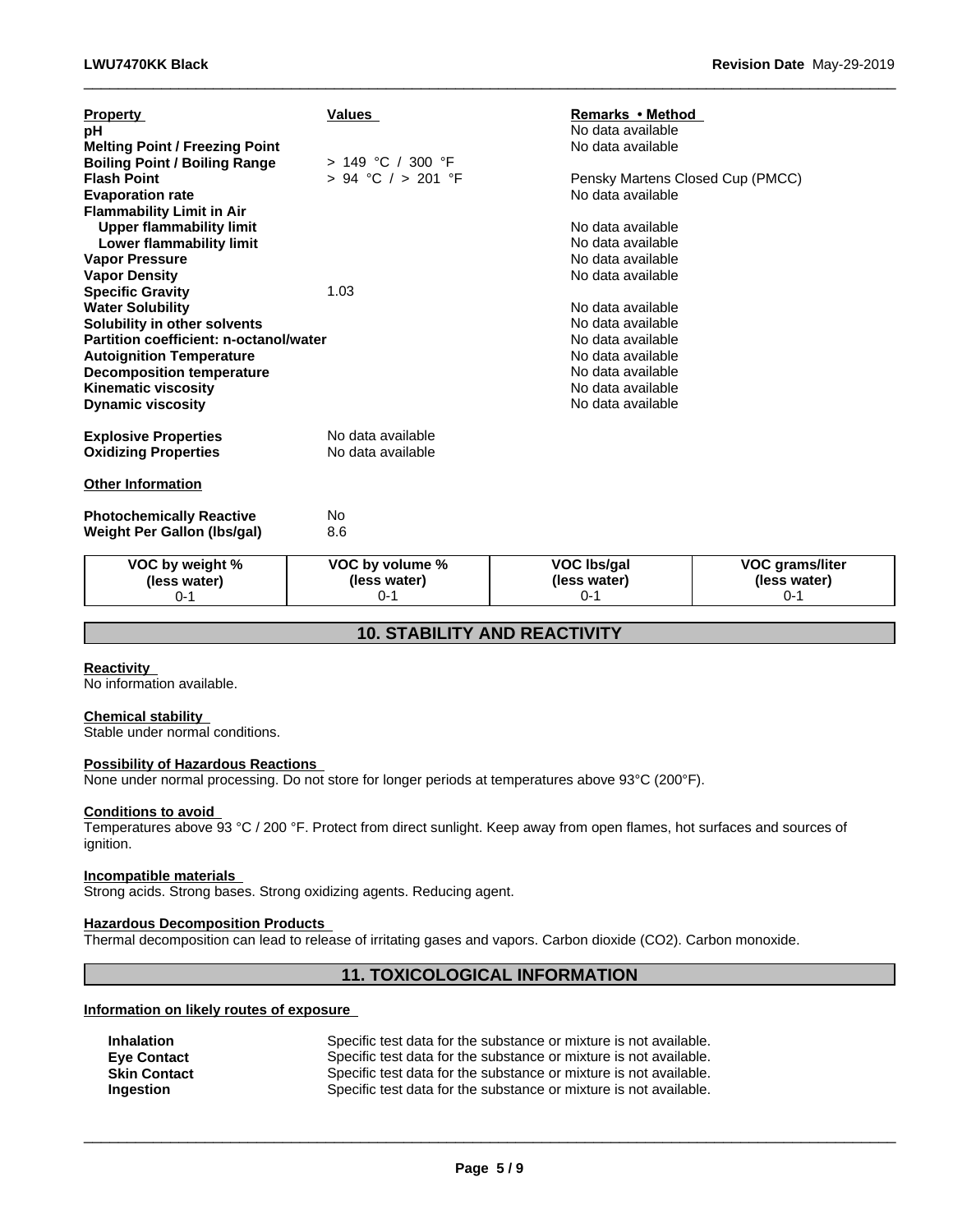| Component                    | <b>Oral LD50</b>        |
|------------------------------|-------------------------|
| Acrylated Monomer            | $= 4890$ mg/kg (Rat)    |
| <b>Glycol Ether Acrylate</b> | $= 4660 \mu L/kg$ (Rat) |
| Carbon black<br>1333-86-4    | $> 15400$ mg/kg (Rat)   |

 $\_$  ,  $\_$  ,  $\_$  ,  $\_$  ,  $\_$  ,  $\_$  ,  $\_$  ,  $\_$  ,  $\_$  ,  $\_$  ,  $\_$  ,  $\_$  ,  $\_$  ,  $\_$  ,  $\_$  ,  $\_$  ,  $\_$  ,  $\_$  ,  $\_$  ,  $\_$  ,  $\_$  ,  $\_$  ,  $\_$  ,  $\_$  ,  $\_$  ,  $\_$  ,  $\_$  ,  $\_$  ,  $\_$  ,  $\_$  ,  $\_$  ,  $\_$  ,  $\_$  ,  $\_$  ,  $\_$  ,  $\_$  ,  $\_$  ,

### **Information on toxicological effects**

| <b>Symptoms</b>                  | Specific test data for the substance or mixture is not available.                                                                                           |  |  |  |
|----------------------------------|-------------------------------------------------------------------------------------------------------------------------------------------------------------|--|--|--|
|                                  | Delayed and immediate effects as well as chronic effects from short and long-term exposure                                                                  |  |  |  |
| <b>Skin corrosion/irritation</b> | Specific test data for the substance or mixture is not available. Causes skin irritation (pain,<br>redness and swelling). (based on components).            |  |  |  |
| Eye damage/irritation            | Specific test data for the substance or mixture is not available. Causes serious eye irritation.<br>(based on components).                                  |  |  |  |
| <b>Irritation</b>                | Specific test data for the substance or mixture is not available.                                                                                           |  |  |  |
| <b>Corrosivity</b>               | Specific test data for the substance or mixture is not available.                                                                                           |  |  |  |
| <b>Sensitization</b>             | Specific test data for the substance or mixture is not available. May cause an allergic skin<br>reaction. (based on components).                            |  |  |  |
| <b>Mutagenic Effects</b>         | Specific test data for the substance or mixture is not available.                                                                                           |  |  |  |
| <b>Carcinogenic effects</b>      | Specific test data for the substance or mixture is not available.                                                                                           |  |  |  |
| <b>Reproductive Effects</b>      | Specific test data for the substance or mixture is not available. May damage fertility. May<br>damage the unborn child. (based on components).              |  |  |  |
| <b>STOT - single exposure</b>    | Specific test data for the substance or mixture is not available. May cause respiratory<br>irritation. (based on components).                               |  |  |  |
| <b>STOT - repeated exposure</b>  | Specific test data for the substance or mixture is not available. Causes damage to organs<br>through prolonged or repeated exposure. (based on components). |  |  |  |
| <b>Chronic Toxicity</b>          | Specific test data for the substance or mixture is not available                                                                                            |  |  |  |
| <b>Target Organ Effects</b>      | Liver, Respiratory system.                                                                                                                                  |  |  |  |
| <b>Aspiration hazard</b>         | Specific test data for the substance or mixture is not available.                                                                                           |  |  |  |
| Carcinogenicity                  | The table below indicates whether each agency has listed any ingredient as a carcinogen.                                                                    |  |  |  |
| Component                        | <b>ACGIH</b>                                                                                                                                                |  |  |  |
| Carbon black<br>1333-86-4        | lА3                                                                                                                                                         |  |  |  |
|                                  |                                                                                                                                                             |  |  |  |
| Component                        | <b>IIARC</b>                                                                                                                                                |  |  |  |
| lCarbon black<br>1333-86-4       | Group 2B                                                                                                                                                    |  |  |  |

| Compon                  | .<br>אחס |
|-------------------------|----------|
| Carbon<br>black         |          |
| $1333 - 86 - 4$<br>. UU |          |

#### **Numerical measures of toxicity - Product Information**

**Unknown Acute Toxicity** 0 % of the mixture consists of ingredient(s) of unknown toxicity

|                        | The following values are calculated based on chapter 3.1 of the GHS document |  |
|------------------------|------------------------------------------------------------------------------|--|
| ATEmix (oral)          | 2,416.00 mg/kg                                                               |  |
| <b>ATEmix (dermal)</b> | 6,045.00 mg/kg mg/l                                                          |  |

# **12. ECOLOGICAL INFORMATION**

#### **Ecotoxicity**

Specific test data for the substance or mixture is not available. Very toxic to aquatic life with long lasting effects. (based on components).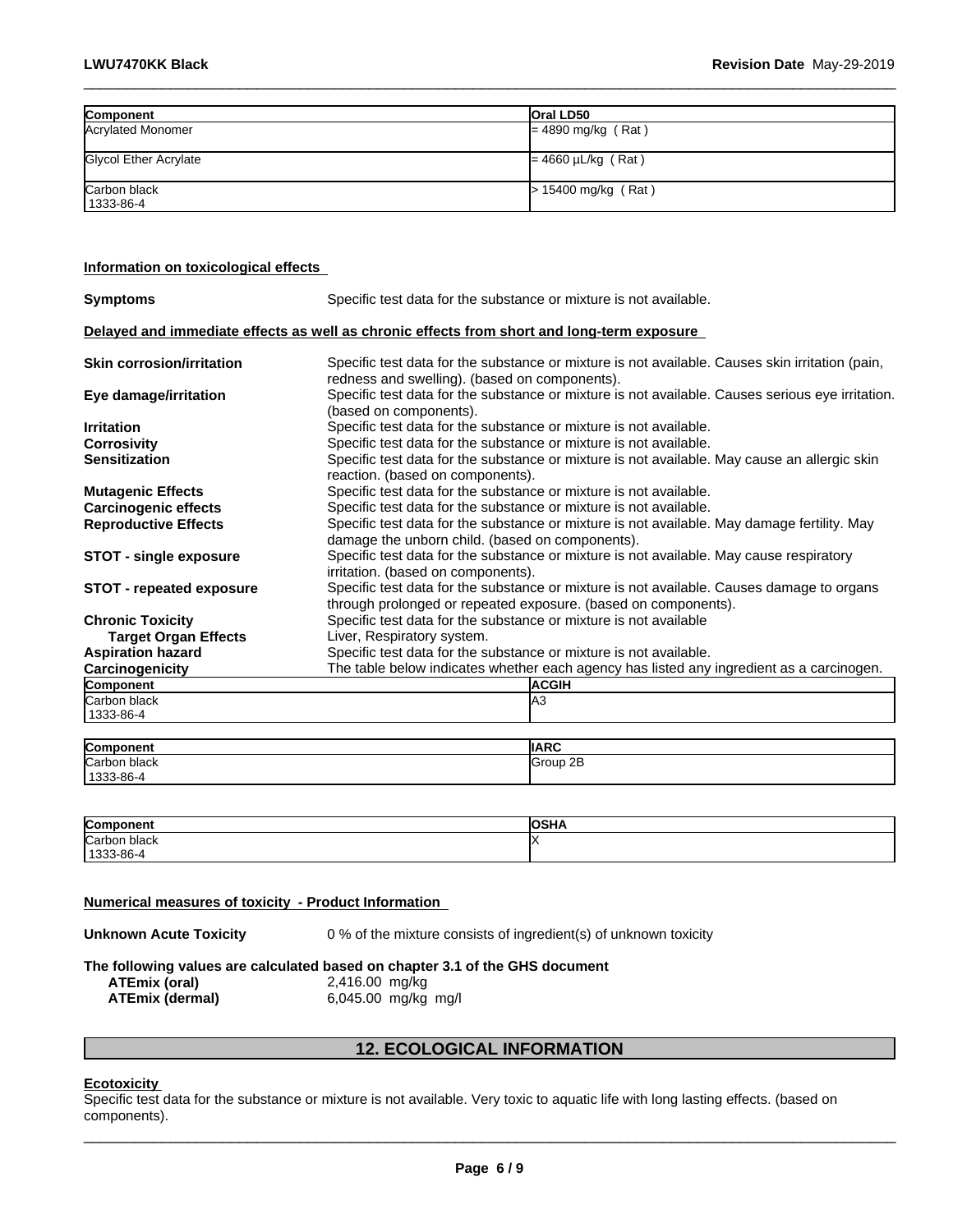0 % of the mixture consists of component(s) of unknown hazards to the aquatic environment

### **Persistence and Degradability**

No information available.

# **Bioaccumulation**

No information available

# **Other adverse effects**

No information available

# **13. DISPOSAL CONSIDERATIONS**

 $\_$  ,  $\_$  ,  $\_$  ,  $\_$  ,  $\_$  ,  $\_$  ,  $\_$  ,  $\_$  ,  $\_$  ,  $\_$  ,  $\_$  ,  $\_$  ,  $\_$  ,  $\_$  ,  $\_$  ,  $\_$  ,  $\_$  ,  $\_$  ,  $\_$  ,  $\_$  ,  $\_$  ,  $\_$  ,  $\_$  ,  $\_$  ,  $\_$  ,  $\_$  ,  $\_$  ,  $\_$  ,  $\_$  ,  $\_$  ,  $\_$  ,  $\_$  ,  $\_$  ,  $\_$  ,  $\_$  ,  $\_$  ,  $\_$  ,

| <b>Waste treatment methods</b> |                                                                                                                                                                                                                                                                                                                                                                                                                                                                                                                                                             |  |  |
|--------------------------------|-------------------------------------------------------------------------------------------------------------------------------------------------------------------------------------------------------------------------------------------------------------------------------------------------------------------------------------------------------------------------------------------------------------------------------------------------------------------------------------------------------------------------------------------------------------|--|--|
| <b>Waste Disposal Methods</b>  | Contain and dispose of waste according to local regulations.                                                                                                                                                                                                                                                                                                                                                                                                                                                                                                |  |  |
| <b>Contaminated Packaging</b>  | Empty containers should be taken to an approved waste handling site for recycling or<br>disposal.                                                                                                                                                                                                                                                                                                                                                                                                                                                           |  |  |
|                                | <b>14. TRANSPORT INFORMATION</b>                                                                                                                                                                                                                                                                                                                                                                                                                                                                                                                            |  |  |
| Note:                          | This information is not intended to convey all specific transportation requirements relating to<br>this product. Transportation classifications may vary by container volume and may be<br>influenced by regional or country variations in regulations. Additional transportation<br>information can be found in the specific regulations for your mode of transportation. It is the<br>responsibility of the transporting organization to follow all applicable laws, regulations and<br>rules relating to the transportation of the material.             |  |  |
| <b>DOT</b>                     | Not regulated<br>Exception: In the US and Canada except when all or part of the transportation is by vessel,<br>containers 119 gallons/ 450 Liters and less are not regulated [see 49CFR 171.4 (c)(1)]<br>If in quantities of 5L or less (per inner packaging) for liquids or 5KG or less (per inner<br>packaging) for solids these items may be shipped as not regulated [additional general<br>packaging requirements must be met see 49CFR 173.24] [see 49CFR 171.4 (c)(2)]                                                                              |  |  |
| ICAO / IATA / IMDG / IMO       | Not Regulated<br>Exception: If in quantities of 5L or less (per inner packaging) for liquids or 5KG or less (per<br>inner packaging) for solids these items may be shipped as not regulated [additional general<br>packaging requirements must be met see ICAO/IATA special provision A197]<br>Exception: If in quantities of 5L or less (per inner packaging) for liquids or 5KG or less (per<br>inner packaging) for solids these items may be shipped as not regulated [additional general<br>packaging requirements must be met see IMDG code 2.10.2.7] |  |  |

# **15. REGULATORY INFORMATION**

#### **International Inventories**

All components are listed on the TSCA Inventory. For further information, please contact:. Supplier (manufacturer/importer/downstream user/distributor).

# **U.S. Federal Regulations**

# **SARA 313**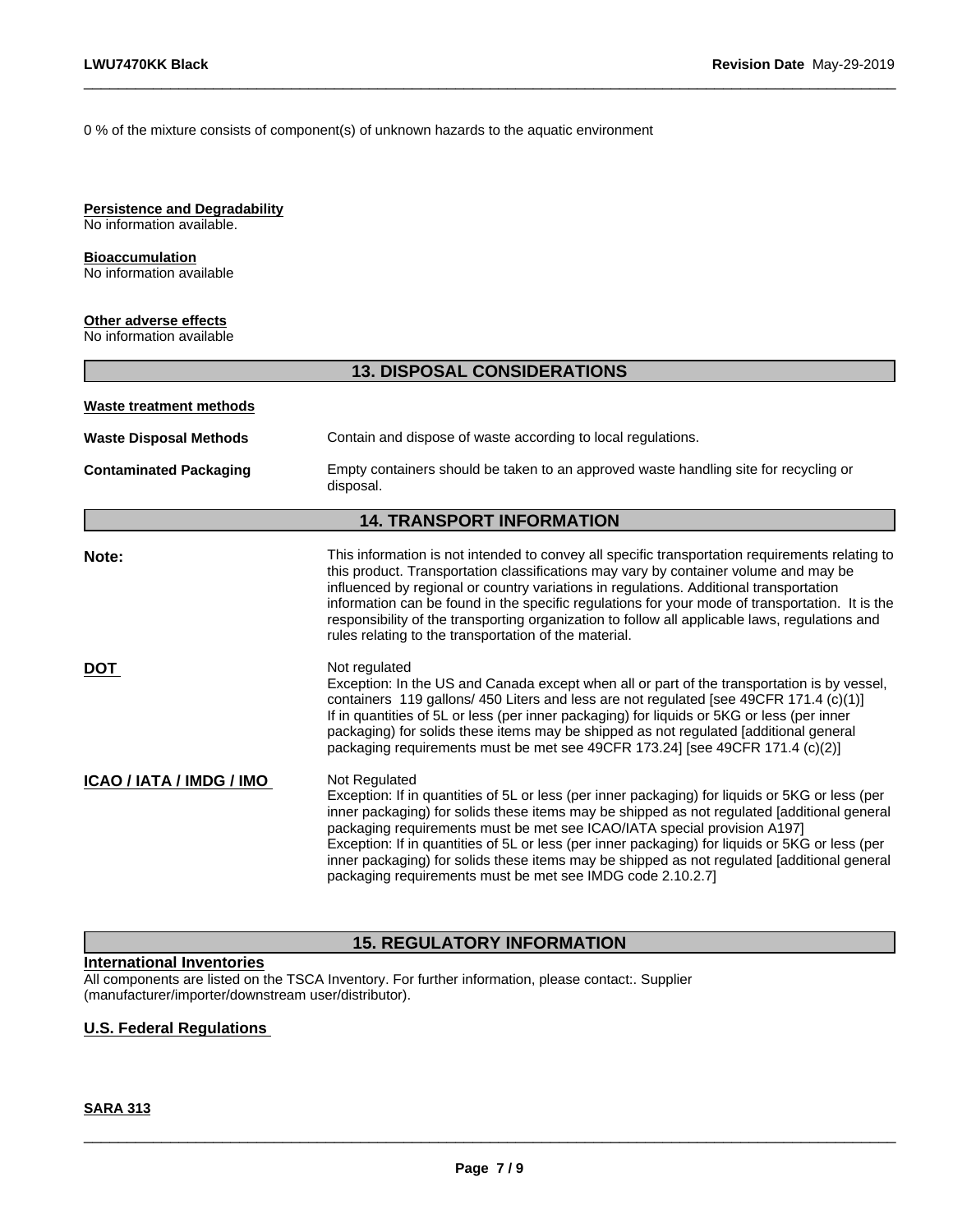Section 313 of Title III of the Superfund Amendments and Reauthorization Act of 1986 (SARA). This product contains a chemical or chemicals which are subject to the reporting requirements of the Act and Title 40 of the Code of Federal Regulations, Part 372.

 $\_$  ,  $\_$  ,  $\_$  ,  $\_$  ,  $\_$  ,  $\_$  ,  $\_$  ,  $\_$  ,  $\_$  ,  $\_$  ,  $\_$  ,  $\_$  ,  $\_$  ,  $\_$  ,  $\_$  ,  $\_$  ,  $\_$  ,  $\_$  ,  $\_$  ,  $\_$  ,  $\_$  ,  $\_$  ,  $\_$  ,  $\_$  ,  $\_$  ,  $\_$  ,  $\_$  ,  $\_$  ,  $\_$  ,  $\_$  ,  $\_$  ,  $\_$  ,  $\_$  ,  $\_$  ,  $\_$  ,  $\_$  ,  $\_$  ,

| <b>Component</b>      | <b>CAS-No</b>   | Weight % | - Threshold<br><b>SARA 313</b><br><b>Values</b> |
|-----------------------|-----------------|----------|-------------------------------------------------|
| Glycol Ether Acrylate | Trade<br>Secret | ∽<br>. . | .                                               |

*The above glycol ether acrylate is considered a reactive chemical in ultraviolet curable inks. Once initiated by a high dose of ultraviolet light, this glycol ether acrylate rapidly polymerizes (i.e. hardens) and becomes part of the ink film. The polymerization process of UV curable inks is measured in milliseconds.*

#### **Clean Air Act,Section 112 Hazardous Air Pollutants (HAPs) (see 40 CFR 61)**

This product contains the following substances which are listed hazardous air pollutants (HAPS) under Section 112 of the Clean Air Act:.

| Componen                   | 5-NC                    | Weight<br>$\sqrt{2}$     |
|----------------------------|-------------------------|--------------------------|
| Glyco<br>Acrylate<br>:tner | secro.<br>rade<br>ecret | $\overline{\phantom{a}}$ |

### **U.S. State Regulations**

| Component                 | <b>Massachusetts</b><br><b>Right To Know</b> |
|---------------------------|----------------------------------------------|
| Carbon black<br>1333-86-4 |                                              |

| Component    | <b>Minnesota</b><br><b>Right To Know</b> |
|--------------|------------------------------------------|
| Carbon black |                                          |
| 1333-86-4    |                                          |

| Component                    | New Jersey<br><b>Right To Know</b> |
|------------------------------|------------------------------------|
| <b>Glycol Ether Acrylate</b> |                                    |
| Carbon black<br>1333-86-4    |                                    |

| Component                    | Pennsylvania<br><b>Right To Know</b> |
|------------------------------|--------------------------------------|
| <b>Glycol Ether Acrylate</b> |                                      |
| Carbon black<br>1333-86-4    |                                      |

#### **California Prop. 65**

This product contains chemical(s) known to the State of California to cause cancer and/or to cause birth defects or other reproductive harm

| Component    | <br>^^<br>California<br>Prop. 65                                                                                                     |
|--------------|--------------------------------------------------------------------------------------------------------------------------------------|
| Carbon black | Carcinoder                                                                                                                           |
|              | This was deed souds to sombon blood in a non-monimable form. Inhabition of sombon blood is enabled to some components that was dead. |

*- This product contains carbon black in a non-respirable form. Inhalation of carbon black is unlikely to occur from exposure to this product*

#### **Canada**

No information available

| <b>16. OTHER INFORMATION</b> |               |                                                                           |                   |                            |
|------------------------------|---------------|---------------------------------------------------------------------------|-------------------|----------------------------|
| HMIS:                        | <b>Health</b> | <b>Flammability</b>                                                       | <b>Reactivity</b> | <b>Personal Protection</b> |
|                              |               | Key or legend to abbreviations and acronyms used in the safety data sheet |                   |                            |

| Legend - Section 8: EXPOSURE CONTROLS/PERSONAL PROTECTION |                                  |  |  |
|-----------------------------------------------------------|----------------------------------|--|--|
| TWA                                                       | TWA (time-weighted average)      |  |  |
| STEL                                                      | STEL (Short Term Exposure Limit) |  |  |